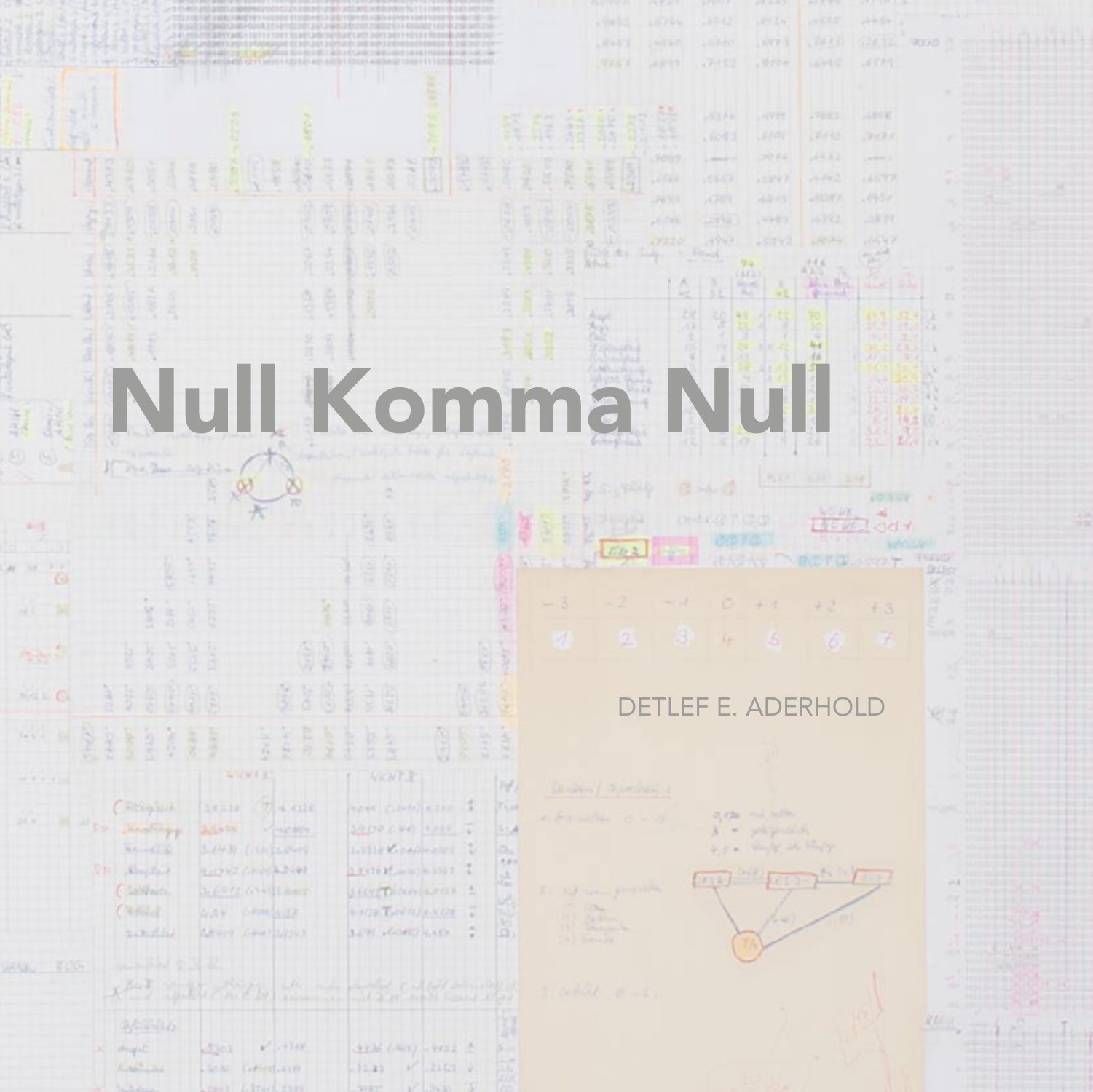# Null Komma Null

# DETLEF E. ADERHOLD

Rogue Space Chelsea Rogue Foundation

508 West 26 St, 9 F New York, NY 10001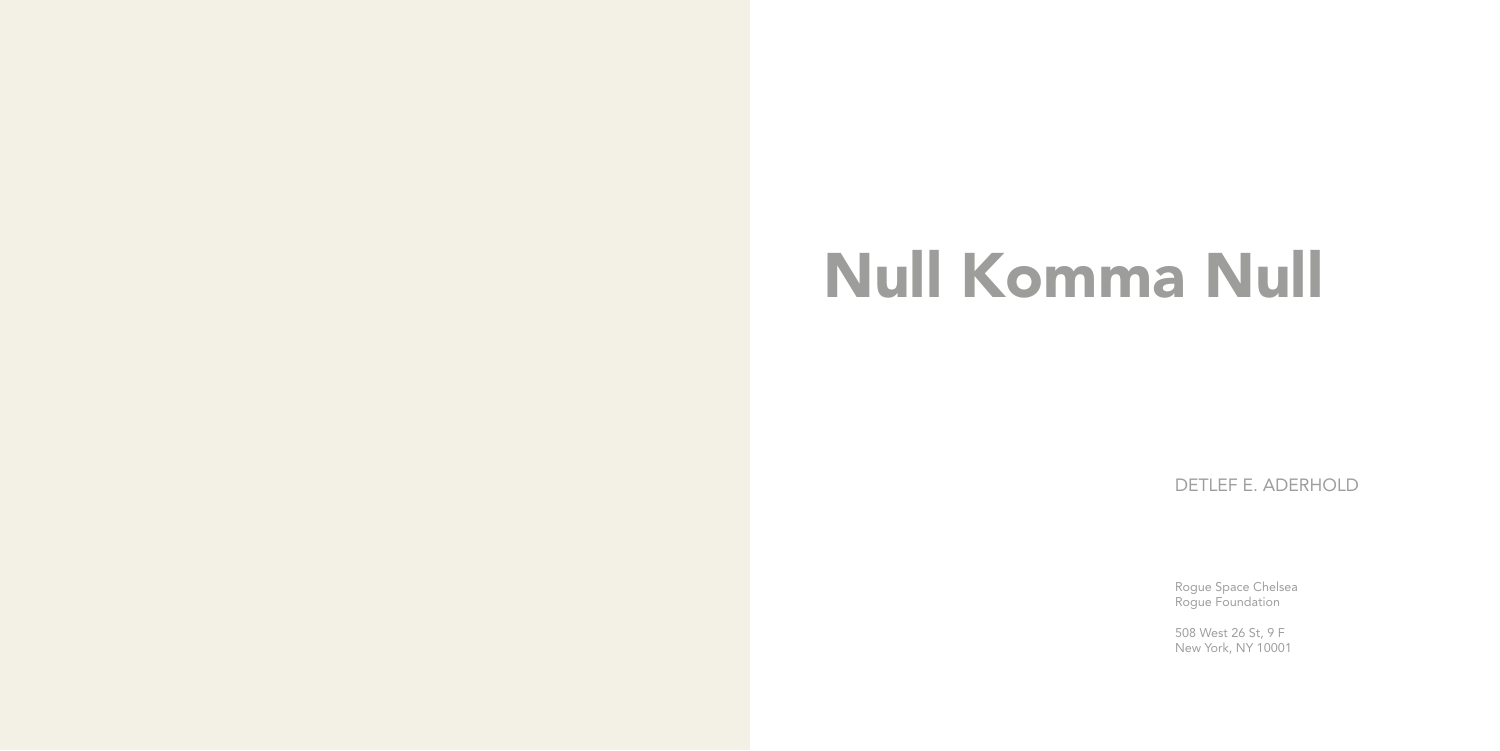<sub>4</sub> accurately, they animate as by engaging and exching that which has been lorgotten or haded in our own himids.<br>Each painting crackles with association and sensuous pleasure. with coffee, or heavily thinned paint. They m Occasionally a painting calls out from beyond its surface and asks us for our attention. The asking is polite enough, something like a meeting between two strangers. Such a friendly meeting took place in July 2014 when I first met Mr. Aderhold during a residency in New York City. The first image I recall seeing in his studio was a small painting of what appeared to be a ship composed of unbroken slabs of rust-red and yellow. The ship silently glided through a grey-blue channel as the whole of the picture plane was filled with a nexus of confetti-like polychromatic drips and drops that unified the painting in a sparkling composition. In his paintings and works on paper, Mr. Aderhold deftly moves in and through the twinned spaces of image and surface. A cluster of painted marks suggests at once a network of synaptic events and neurochemical reactions. Such a series of events leads one into the realm of memory and association (we conjure forth images of the shipyard, a childhood party) but just as quickly delivers one back into the domain of the purely sensible. In this way, Mr. Aderhold's paintings become *animate,* or, more accurately, they animate us by engaging and exciting that which has been forgotten or faded in our own minds. Each painting crackles with association and sensuous pleasure.

The title of the exhibition, "Null Komma Null," was taken from a small square painting of what appears to be a woman's face. Why a face? Near the center of the canvas is a pair a bright red lips, seductively parted and bearing the tips of her front teeth. But this face is distorted and almost grotesque; the round eyeball at the right is dislocated from its socket and there are no lids, no protection, so it hovers there, *disembodied.* Toward the left edge, there is no eye at all; only an arabesque of stained black canvas that registers as a mascaraed eye which has become smeared. The title of this work is *Null Komma Null* (2011) which translates as *Zero Point Zero.* There is no way of identifying precisely what the title refers to; a starting point, an ending or perhaps, a blank slate. But the eponymous painting does give us an idea of the resonances that Aderhold's work touches upon. Feelings. Or — what we might prefer to call affect. The marred and stained surfaces of the canvases presented in this exhibition set the stage for whatever might occur within their boundaries or frames.

If we are lucky, then we can approach a work of art at zero-point-zero — without judgement or preconception. Of course, this is a fantasy (or a fallacy) that one can enter into looking freed of the biases (political, cultural or psychological) that influence what we see. Aderhold is keenly attuned to the psyche and its myriad processes. One could say, "he gets us," but this too is tricky given the (sometimes extreme) variations in perception which are defined by one's own brain. In *Aufriss* (2007), a large collage and text-based work,

*The psyche jumps-old toy, doll or clown-brought into fantastic focus and then cast aside into the dump; internal drama played out against diffuse rituals. The question of intensities unmet by reality and so of excess shaky autonomy of being a self, capable at times of dividing into proximate agitated figures, provenance of fiction and dream. -Ann Lauterbach*

> Aderhold has pieced together a sort of map of the endless possibilities and variations of one's own psychology. These take the form of charts, graphs and illustrations. As an aesthetic object, *Aufriss* recalls the work of Hanne Darboven: it is a series of numerical and textual sequences which are arranged systematically-an example of *pure information* as aesthetic material. *Ausfriss* is a kind of key or legend into each work presented in the show: its contents (affective states reduced to an index) are arranged in such a way that the work overall reads as a complex drawing. When scanning the surface of this collage, one is taken in by its overall grid structure, the infinite and indiscernible chains of information contained within it. But the "coding" is interrupted here and there by a pictograph that might illustrate on the one hand, a psychological concept, and on the other, an aesthetic concern.

> If affective states can be said to be the unifying conceptual principle in Aderhold's practice then *the stain* is the formal element that sutures these *seen* and *felt* encounters. These stains: amorphous bodies, are often made mouth is nearly obliterated by a thought bubble-shaped stain that swells out toward the painting's left edge. Whatever we might read into these works, whether representational or wholly non objective (and despite first glances, this is rare in Aderhold's work) a sense of the psyche always manages to bubble up through their surfaces. This makes sense given the artist's background as a psychotherapist. The psyche, the *internal drama played out against diffuse rituals,* becomes manifest in Aderhold's work, it seems, not as a precondition but rather, as a series of connections and resonances that emerge out of their production. Aderhold shows us that painting one among many of such "diffuse rituals" — is still a locale, a theatre, in which surprise, pain and delight can occur. In light of the critical rebuttals against some recent abstraction, Aderhold's work proves itself to be consistently rigorous and endlessly gratifying. Through his constant experimentation with new modes (tracery, frottage, collage and photography) each one of Aderhold's paintings holds within it a feeling of stumbling upon something — like a surprise, or a gift. In this way, I would liken Aderhold's work to Chris Martin's, for both painters enjoy a free and unbounded play with media. In a recent series of collage-based works, Aderhold molds paint-stained cloths into bird or mantis-like forms and perches these on solid bands of color. This series is called *Wrapped,* and these small collages are perhaps Aderhold's most minimalist works to date. "Null Komma Null" is Aderhold's first solo exhibition in New York and is also the first time that this series will be exhibited. Like his more sustained and formally complex paintings, these playful "wrapped" constructions blossom before us.

> > Eric Sutphin, Critic and Curator October 2014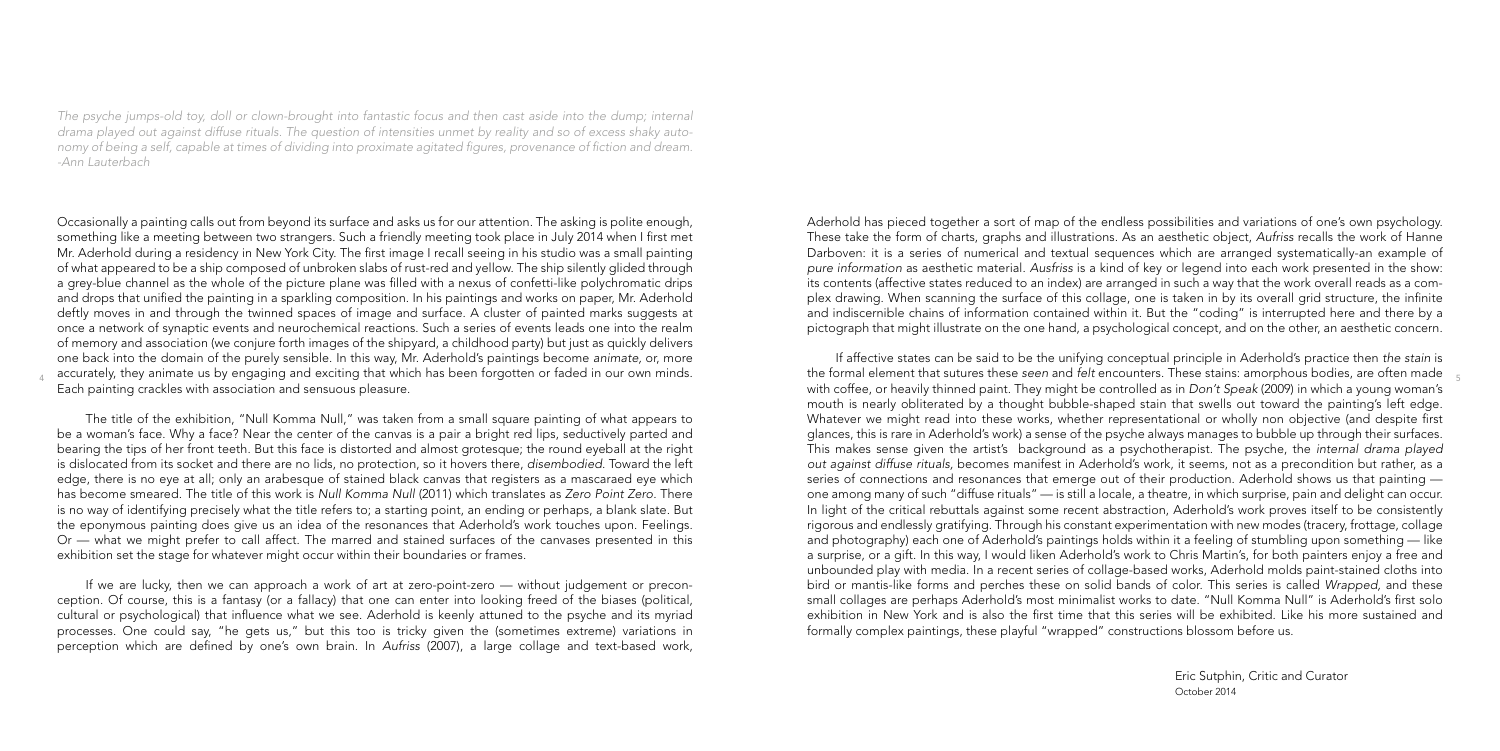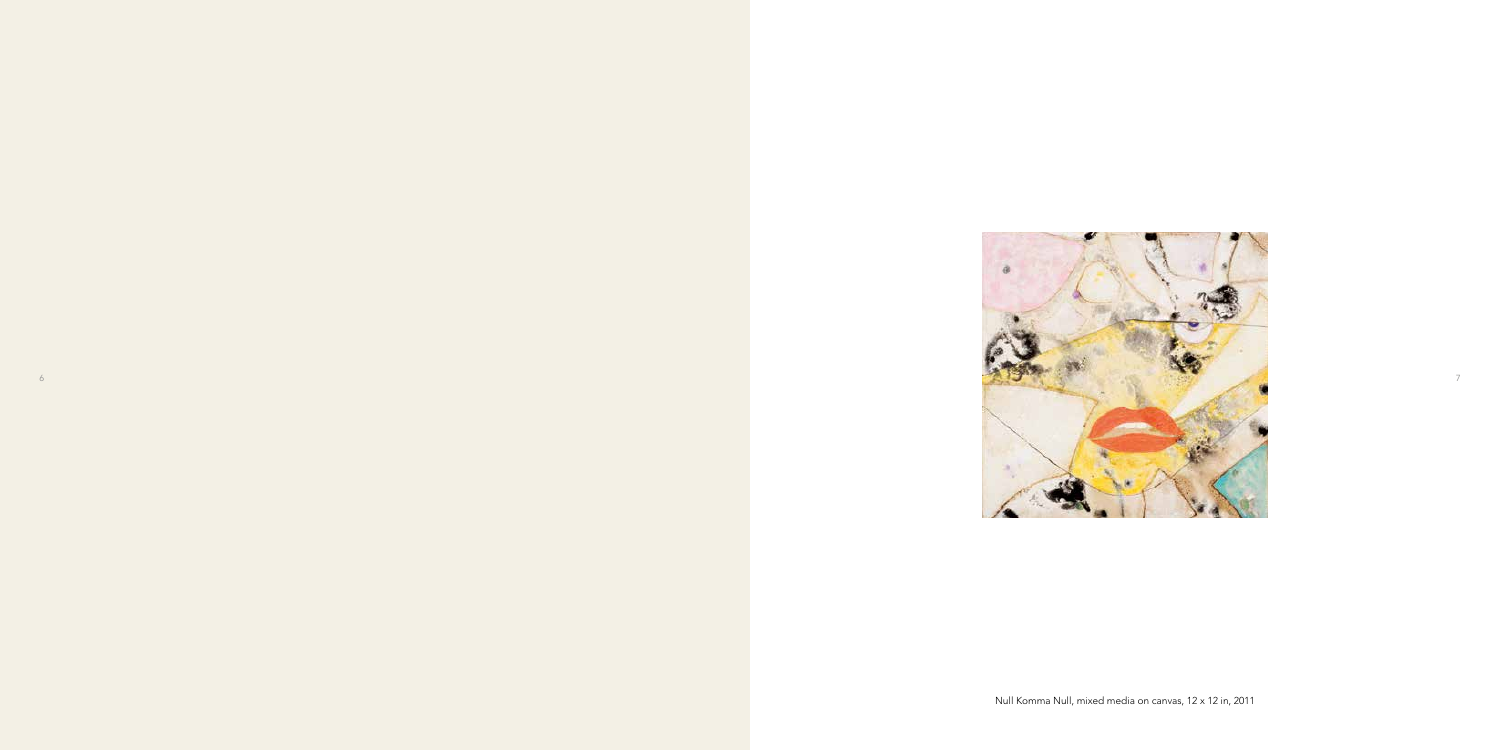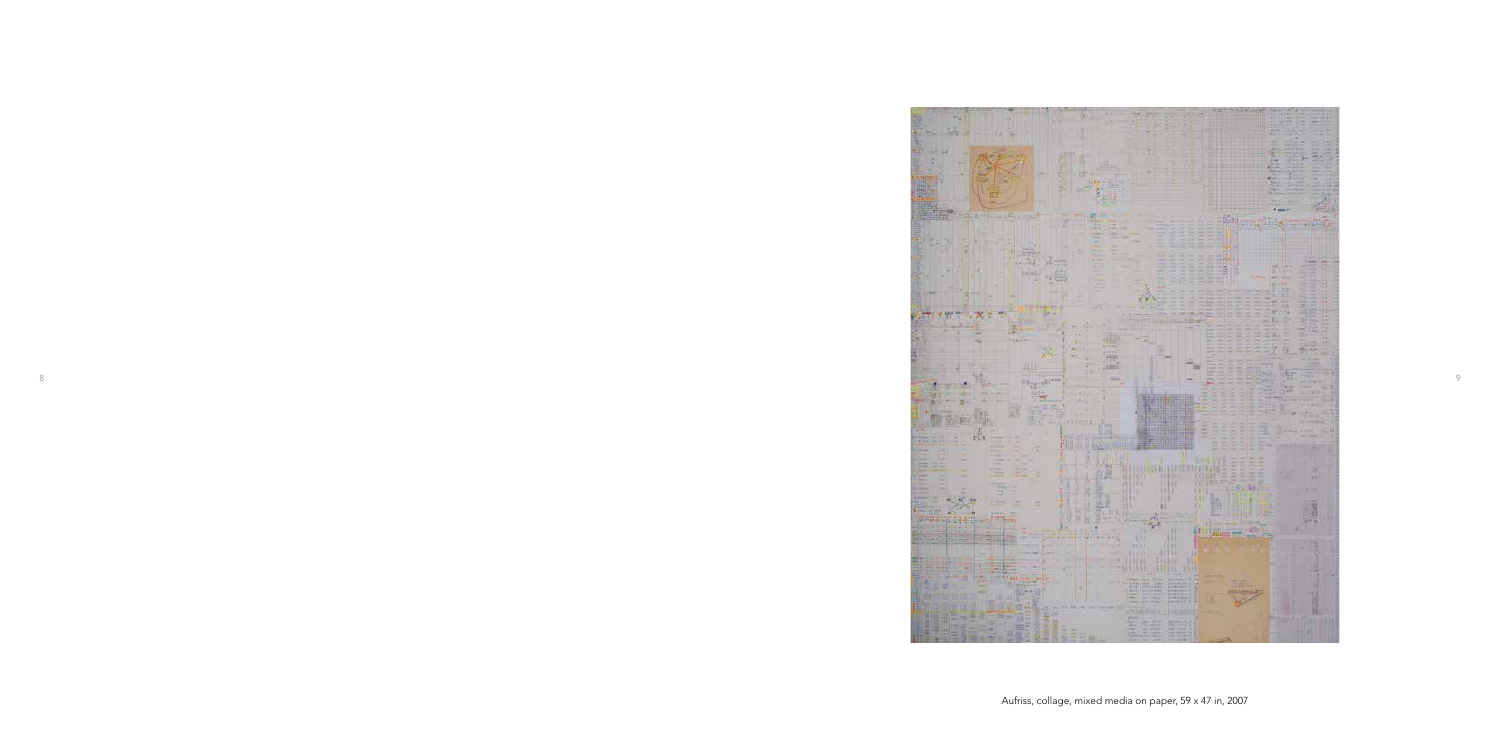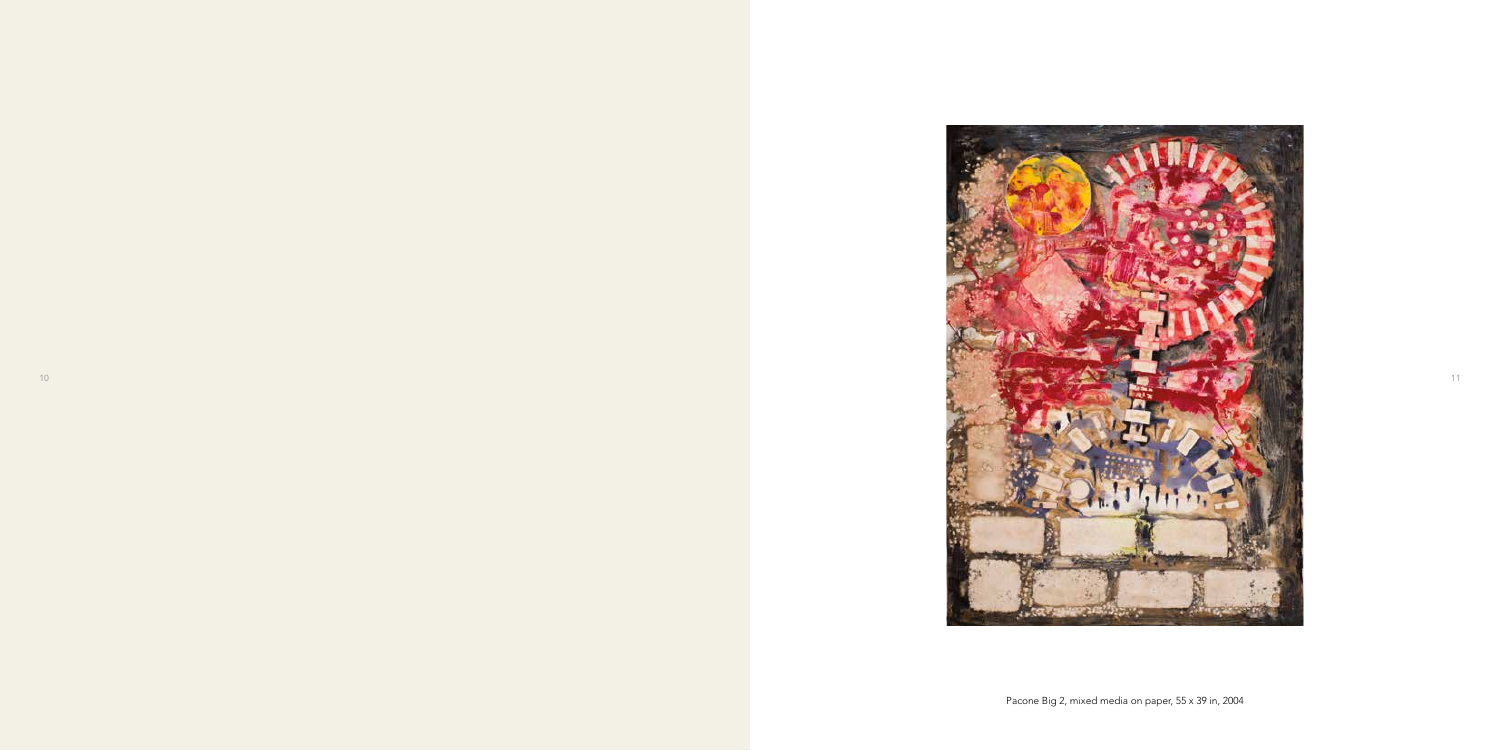

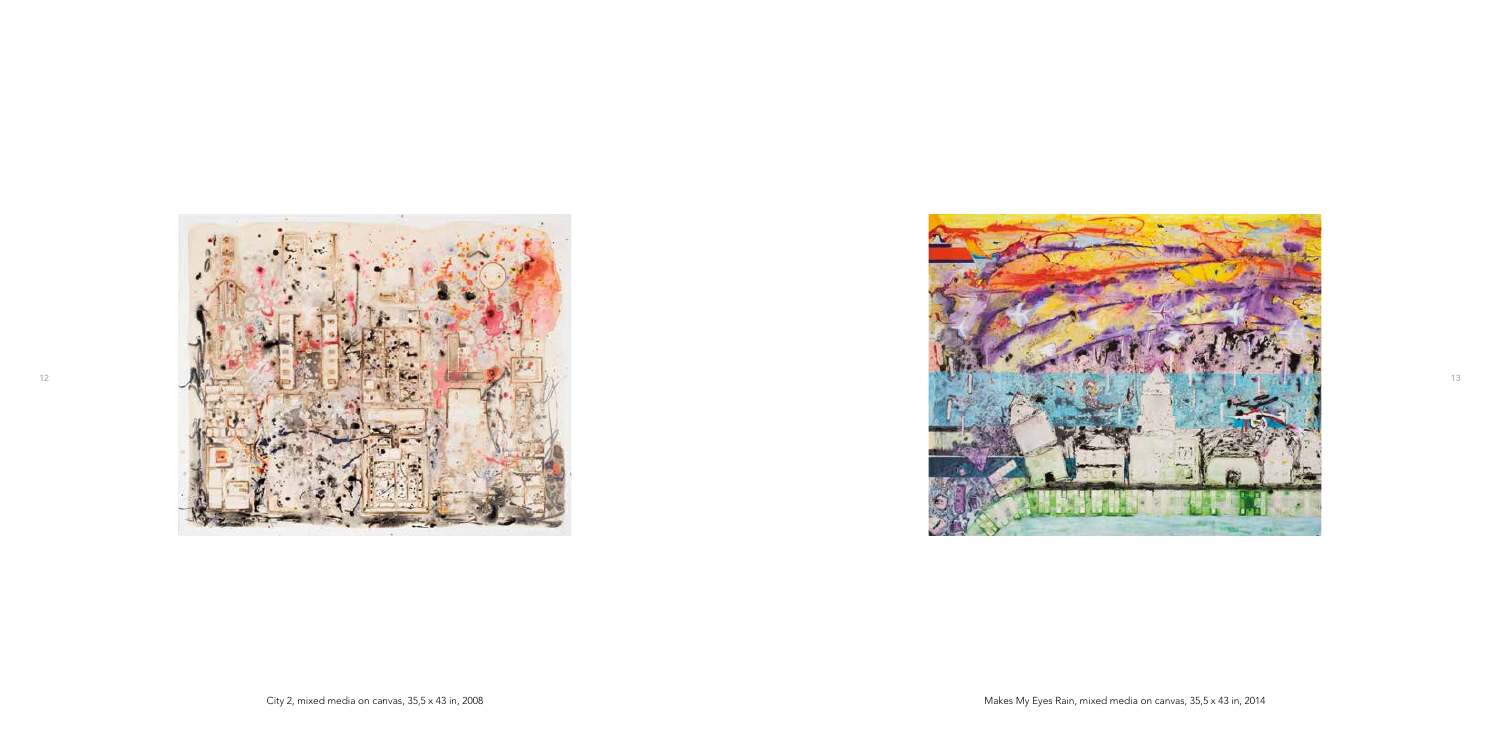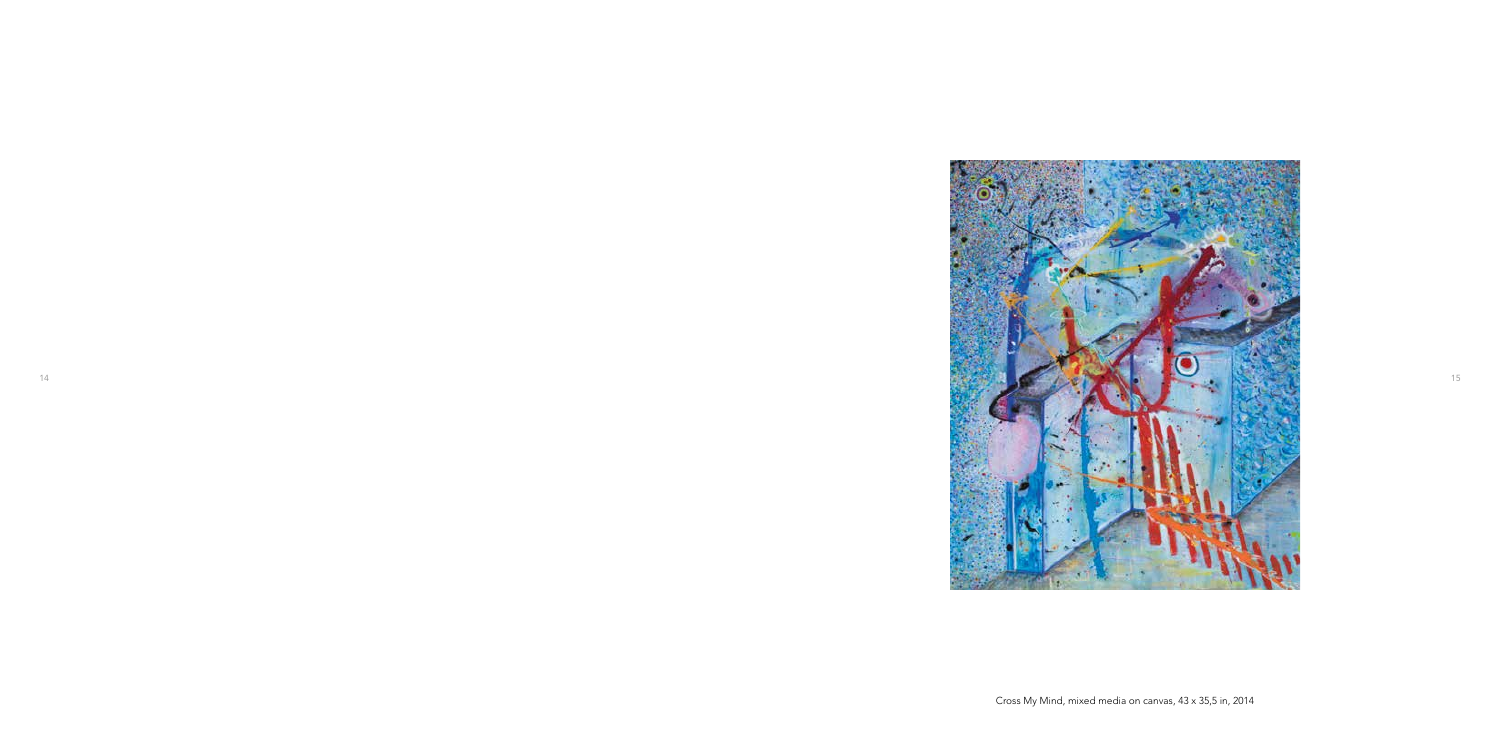



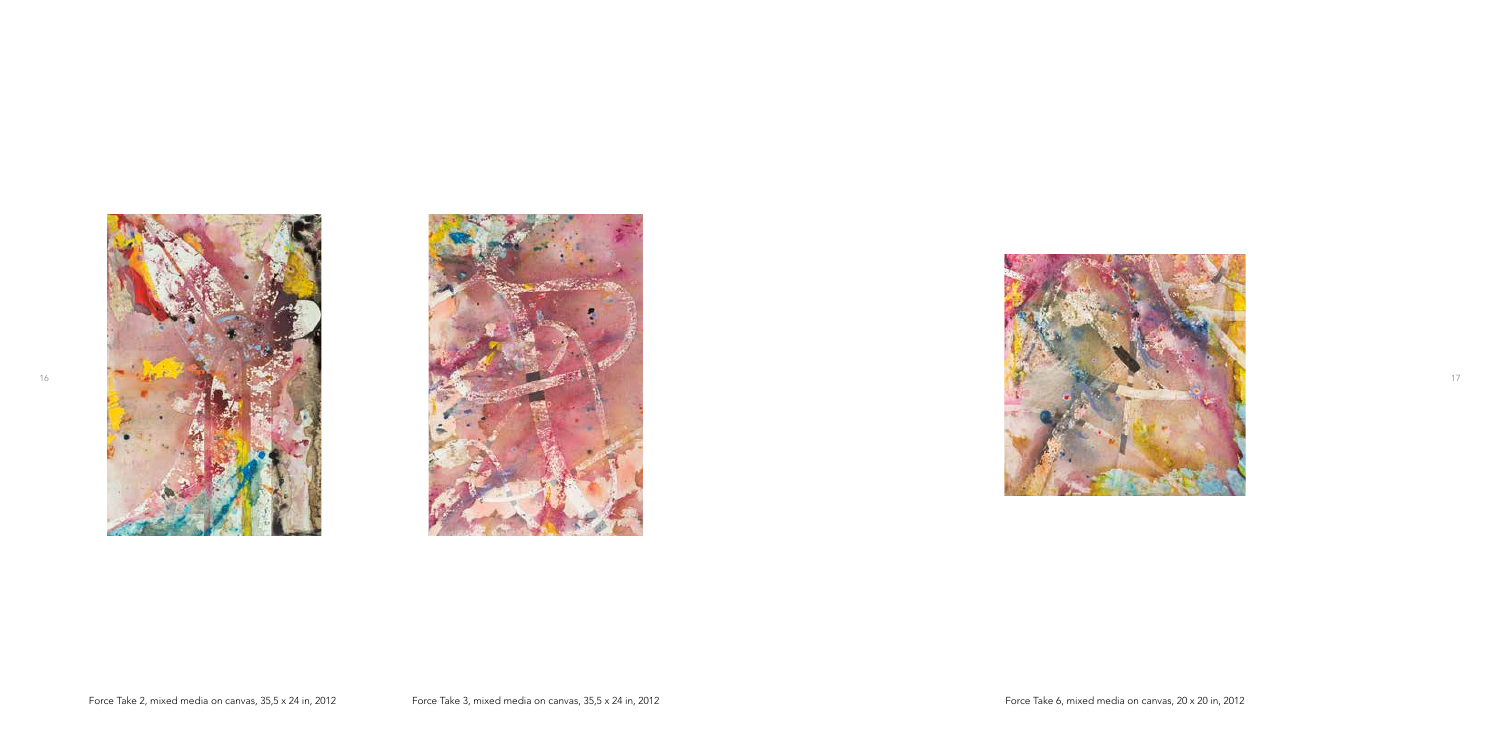

Sway 1, mixed media on paper, 39 x 27,5 in, 2002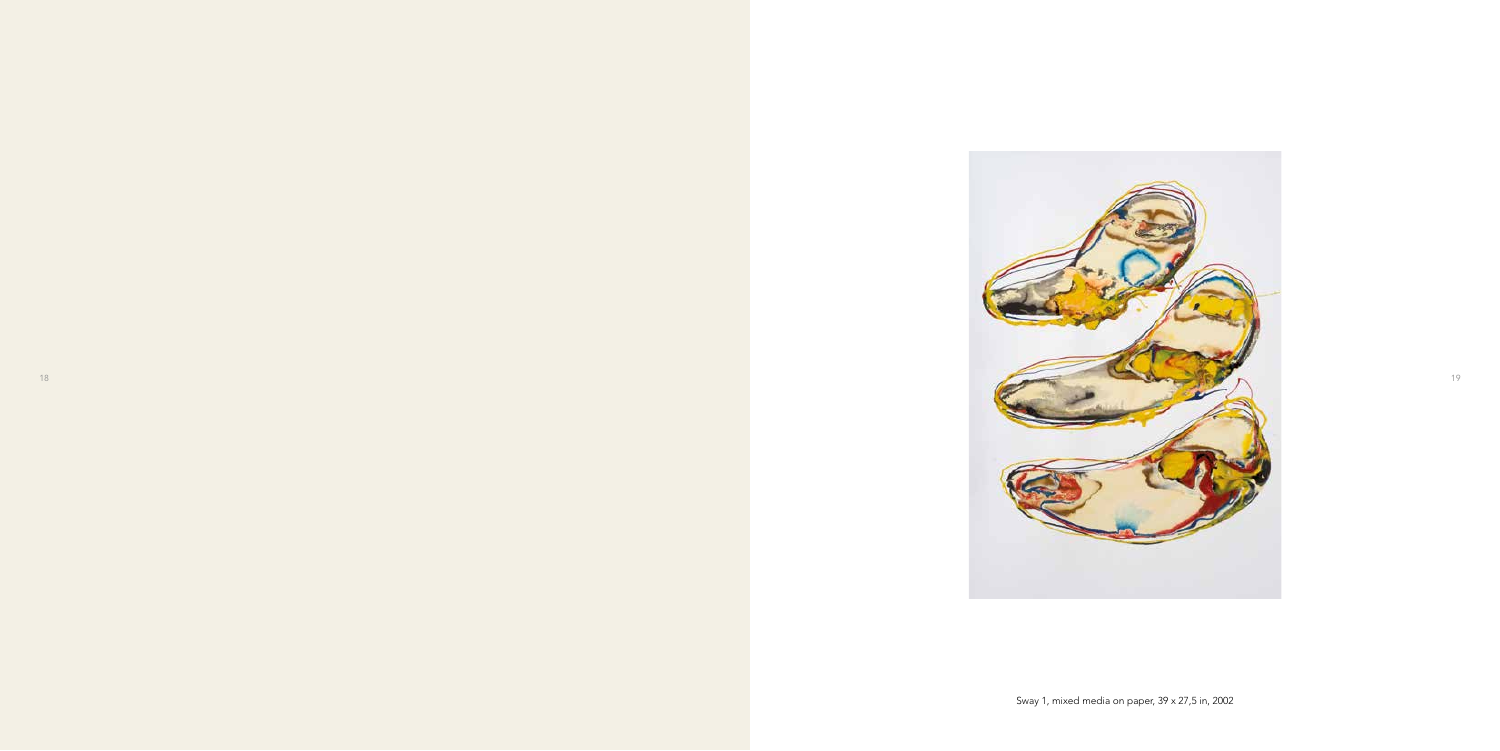

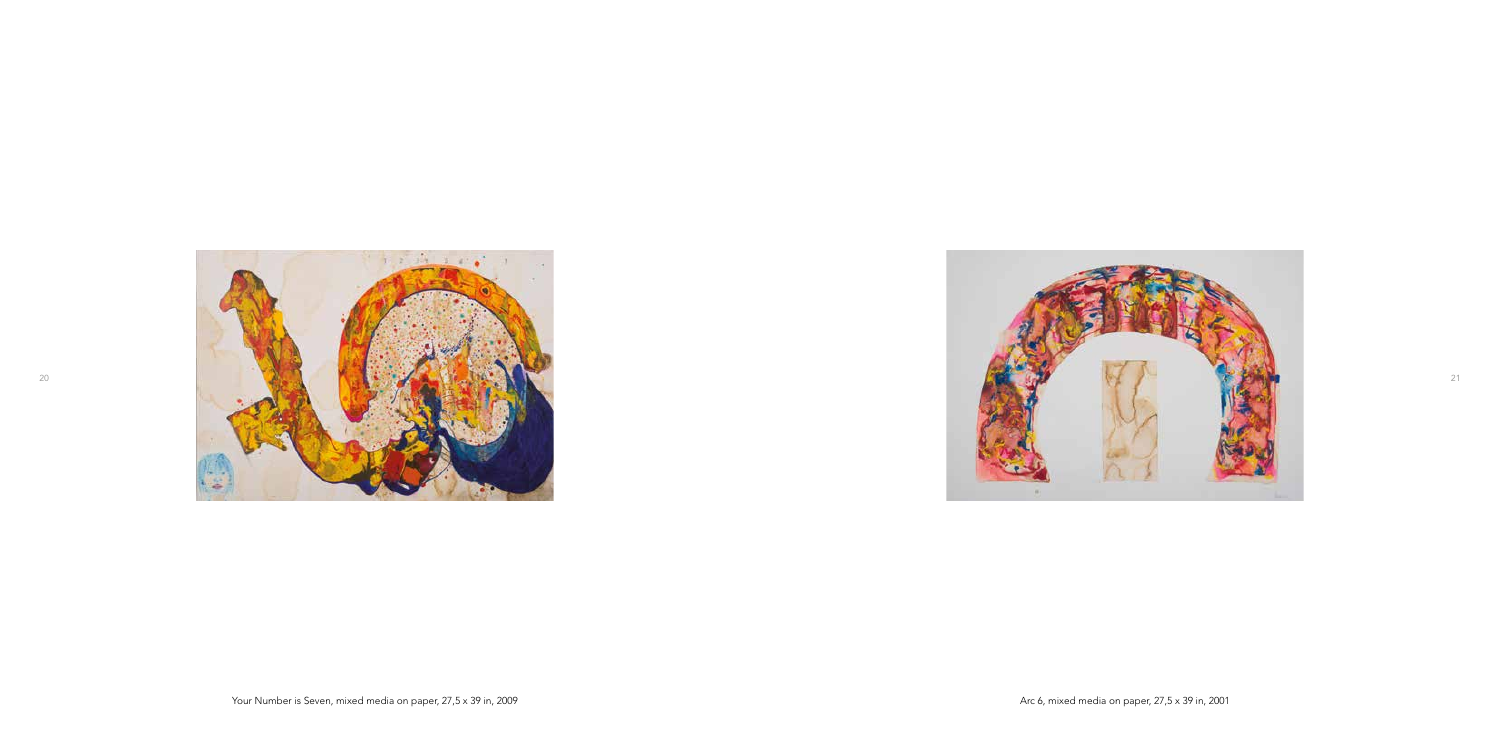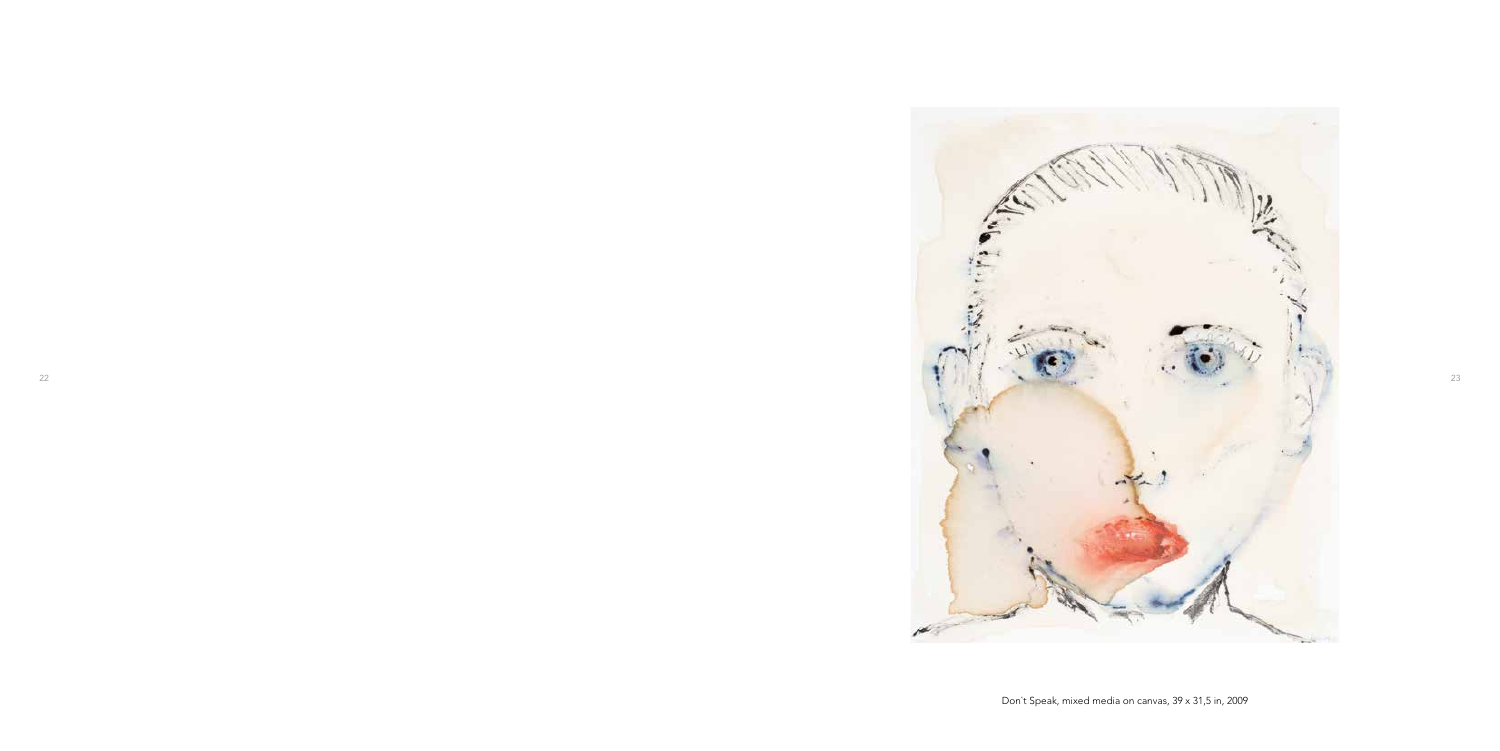



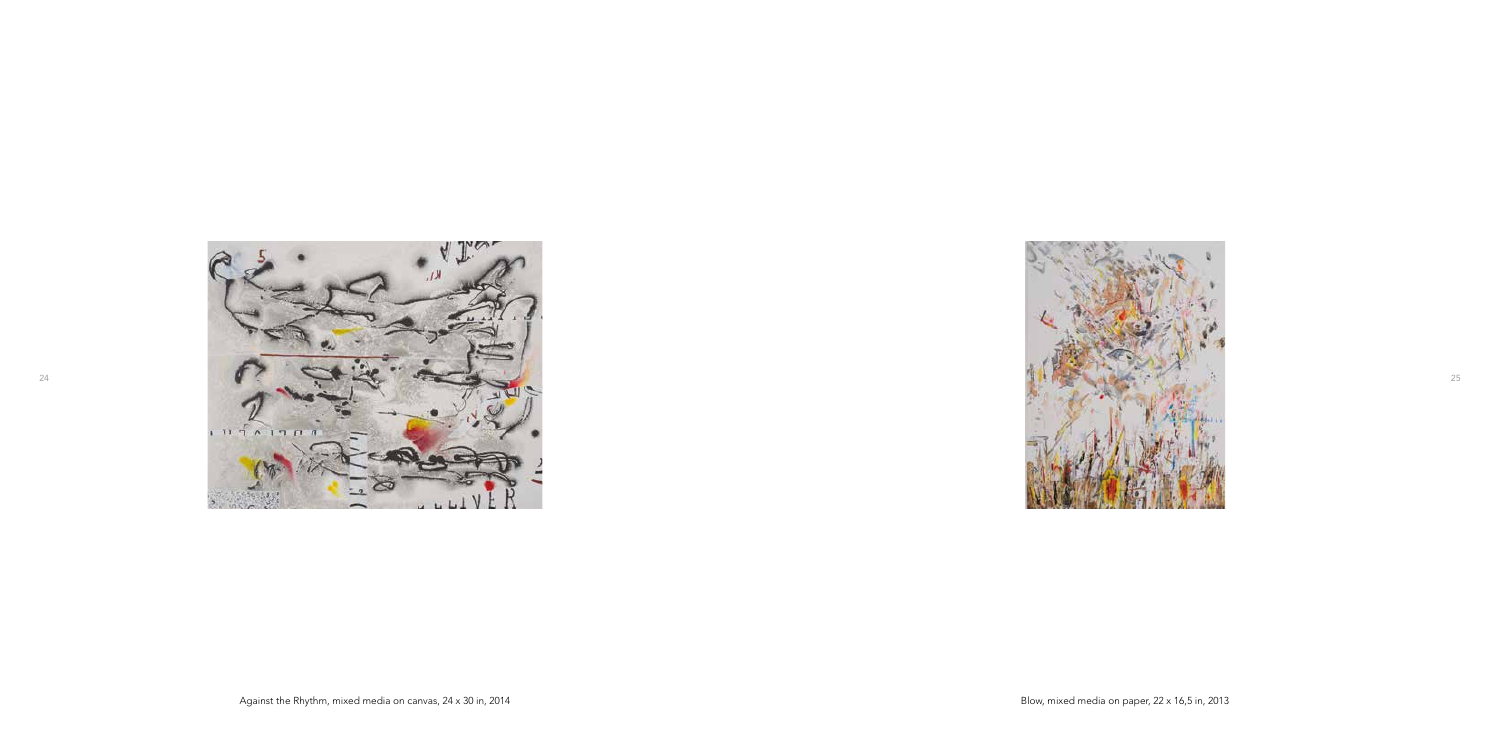





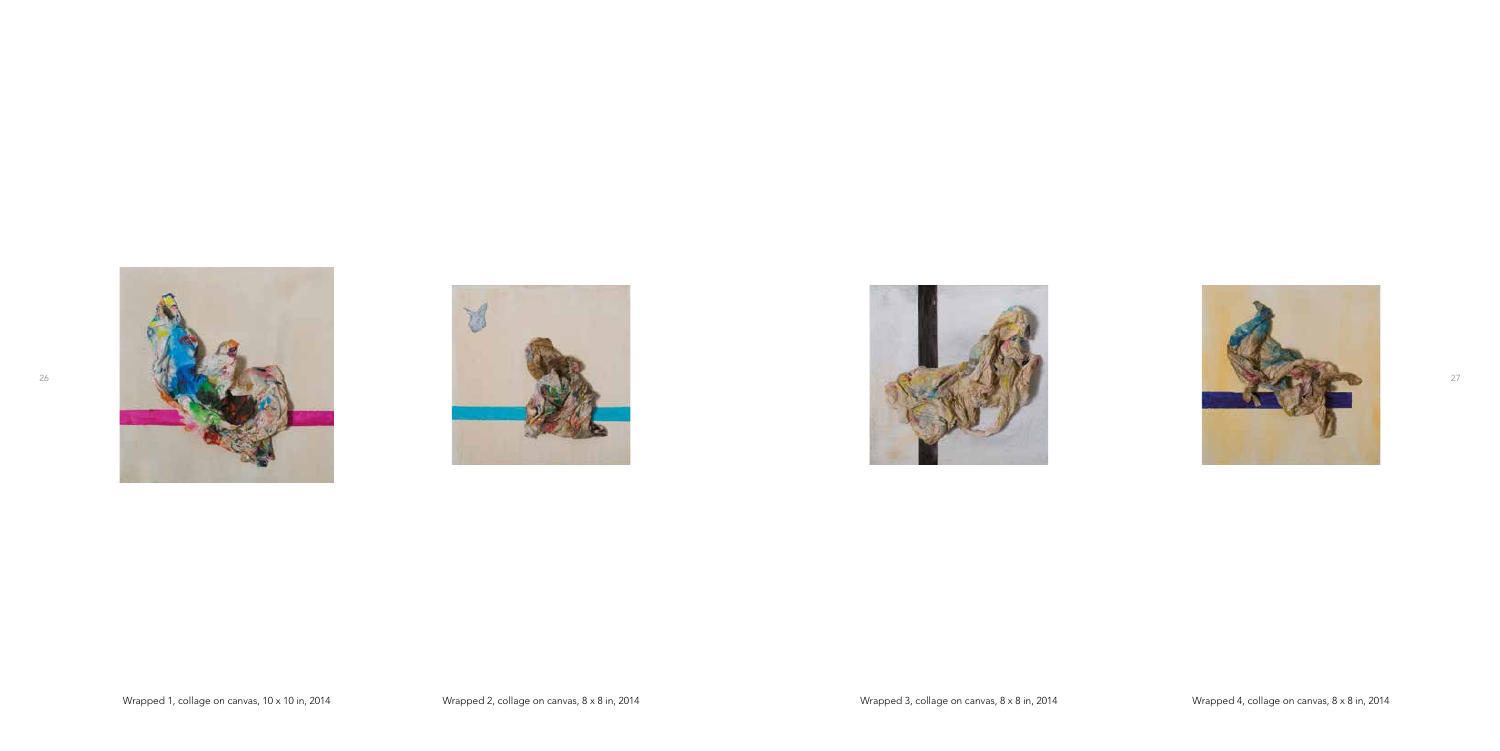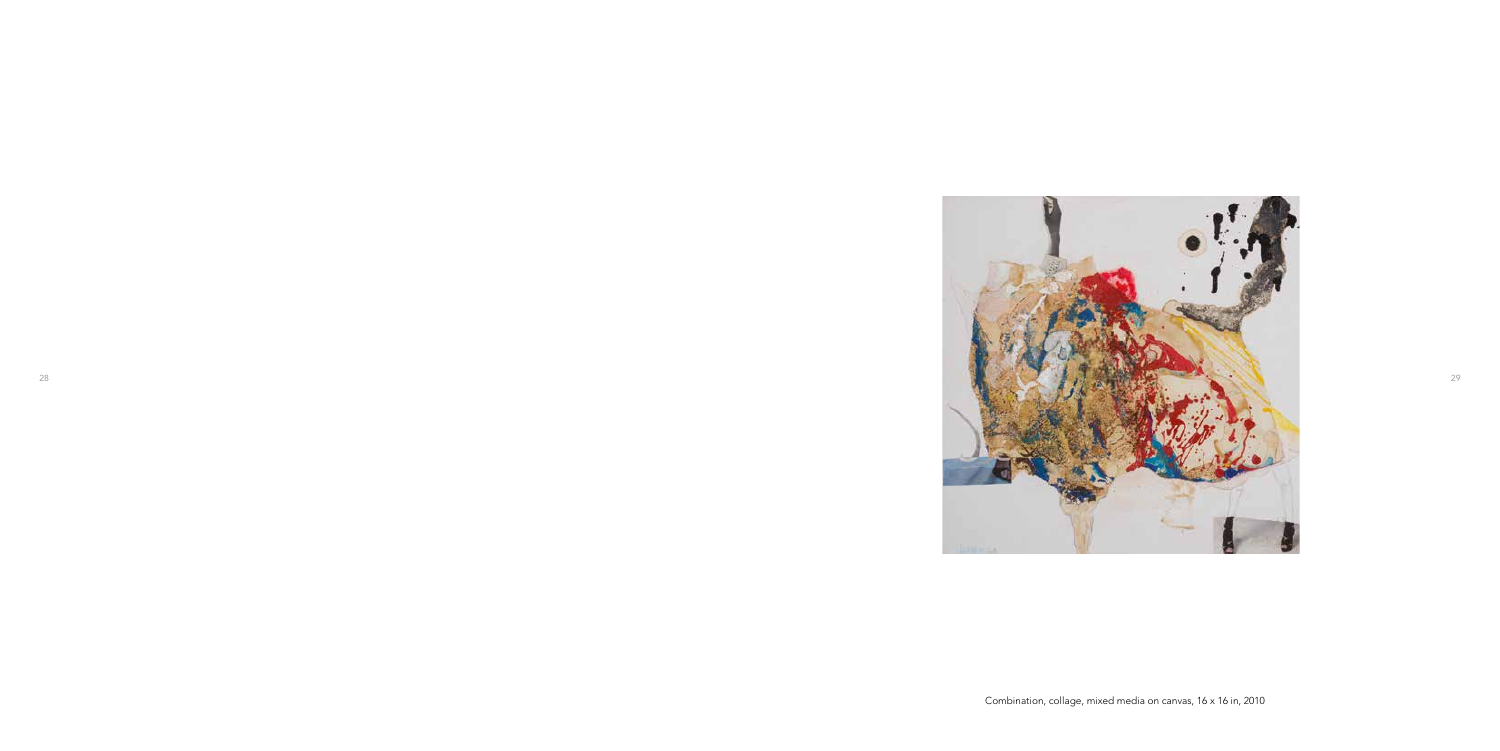



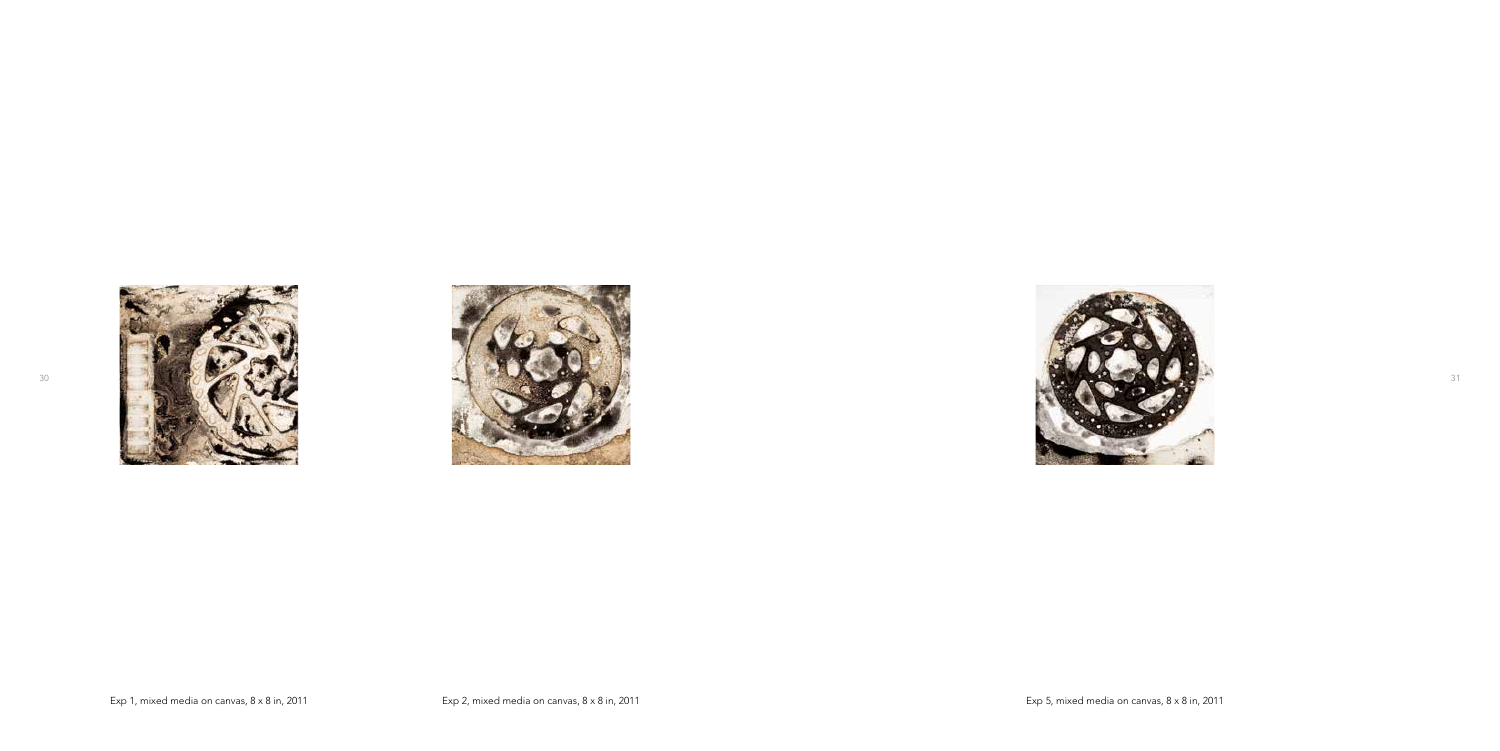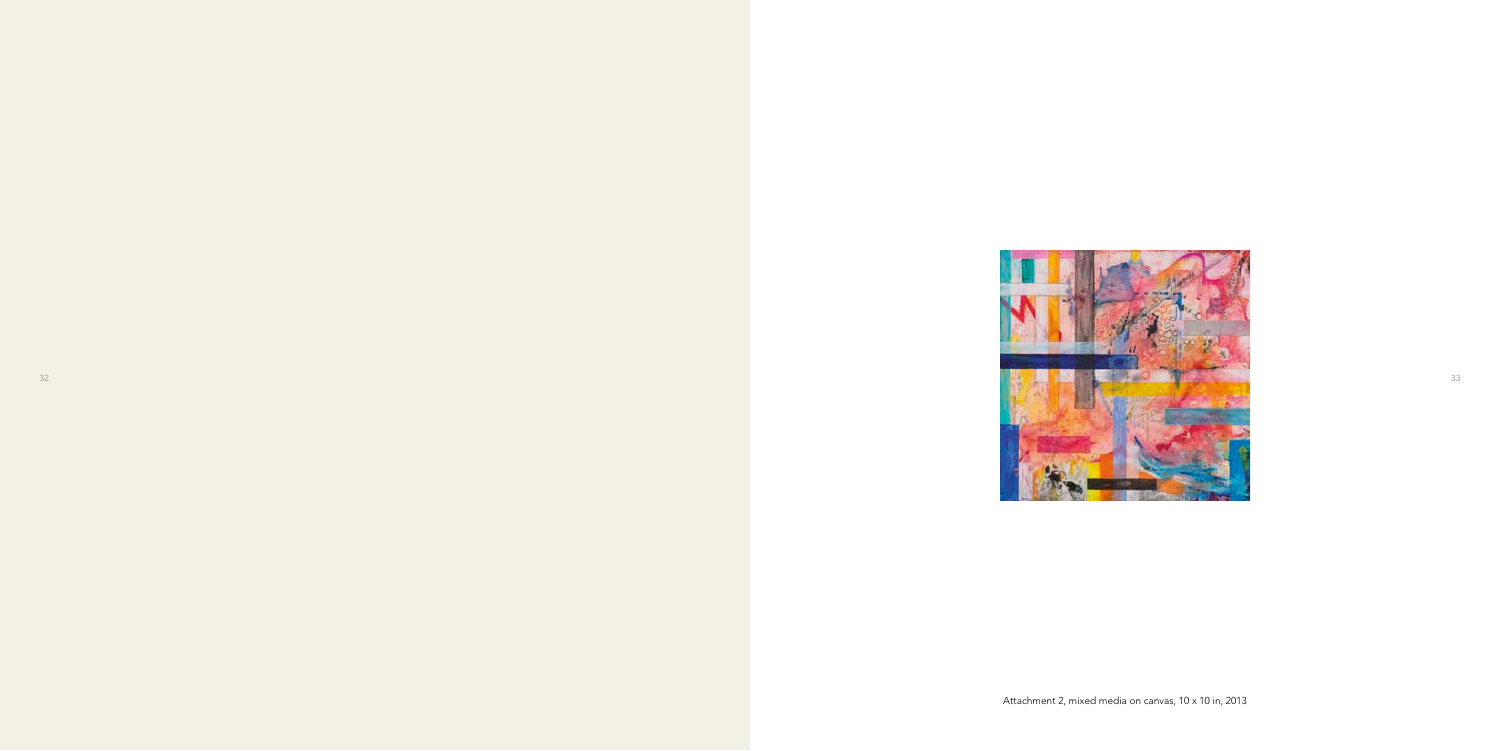

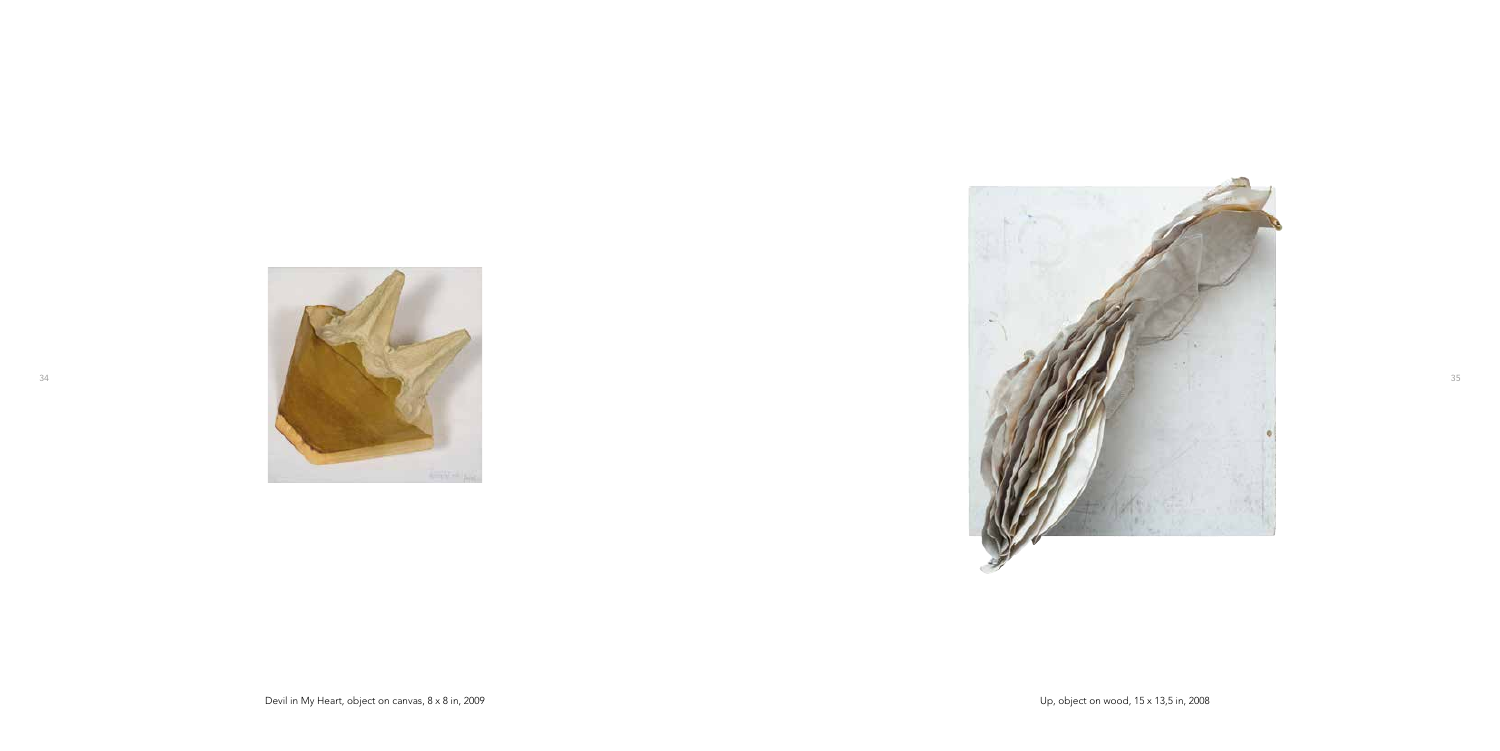

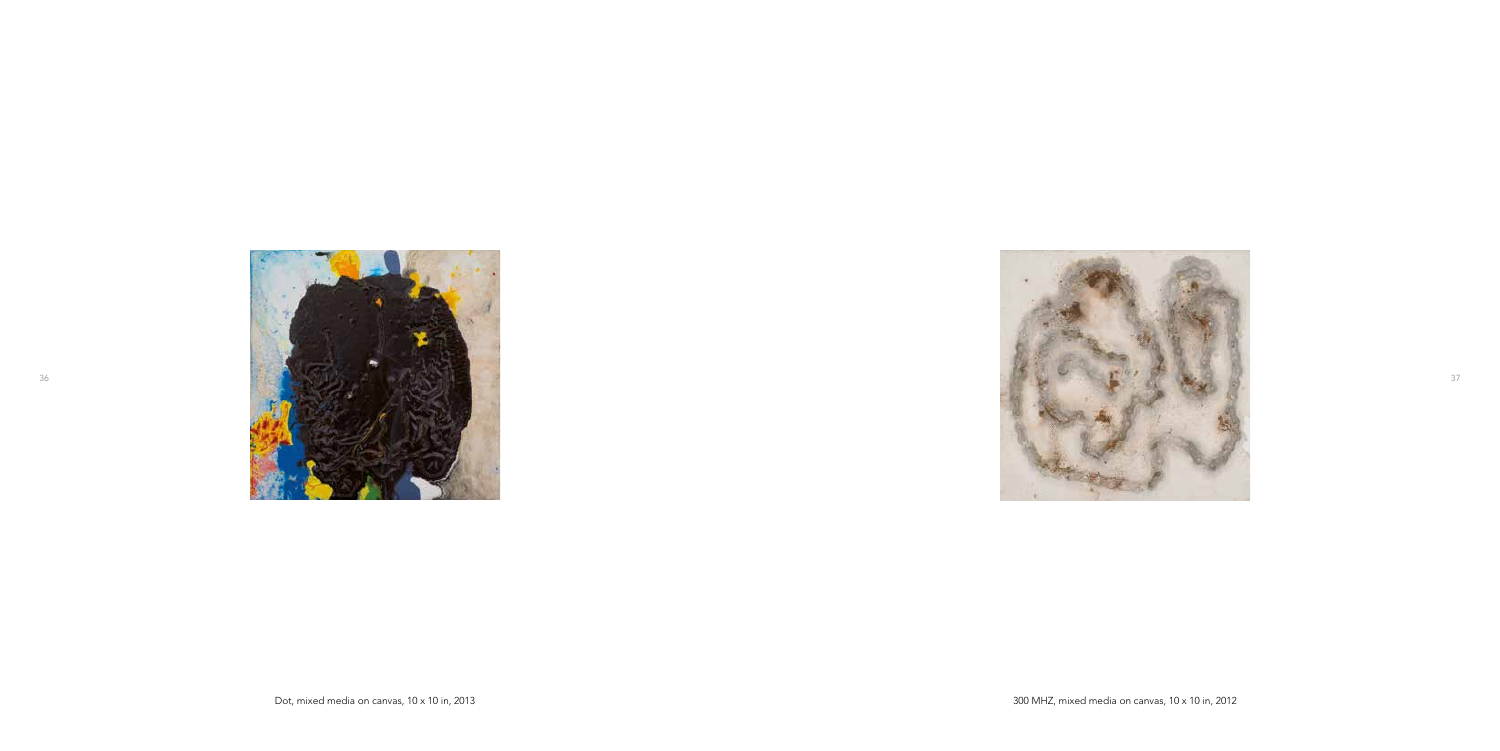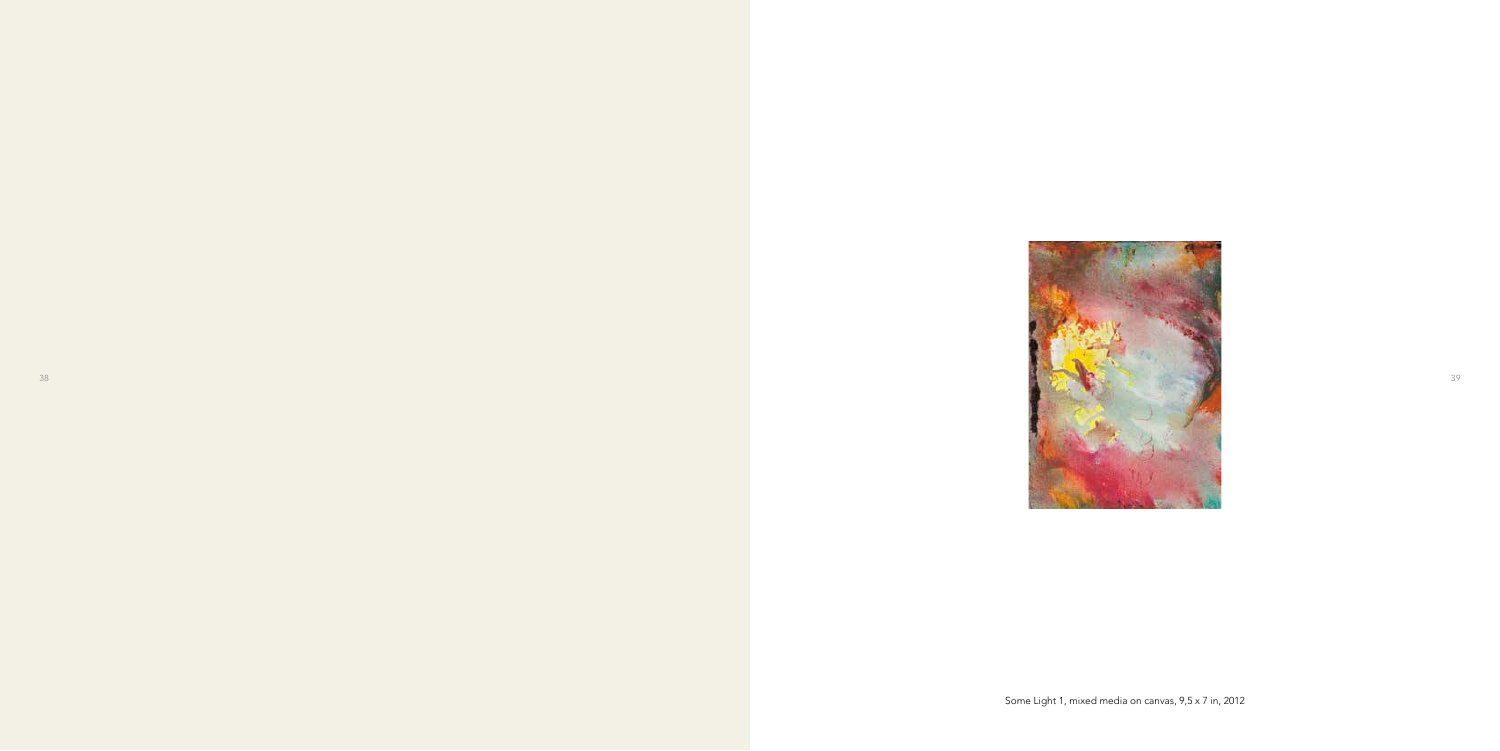

#### ARTIST CV

Detlef E. Aderhold born 1948 in Lueneburg (Germany) lives and works in Lueneburg

### EDUCATION

autodidact MA in Psychology (Universitaet Goettingen) PhD in Psychology (Universitaet Potsdam)

#### SELECTED COURSES

2011 Freie Akademie der bildenden Kuenste Essen, Prof. Stephan Paul Schneider 2013 International Summer Academy Venice, Wolf Werdigier 2014 Summer Residency Program, School of Visual Arts New York

# SOLO EXHIBITIONS

- 2011 "Spontanitaet schafft Struktur" [Spontaneity Creates Structure], Heinrich- Heine-Haus,Lueneburg; "Step Two," Projekthaus Hamburg
- 40 41 "Der Lauf der Farbe" [The Course of Color], Rathaus Bienenbuettel, Kulturverein Bienenbuettel 2012 "Struktur schafft Identitaet" [Structure Creates Identity], Ärztehaus Hannover "Space For Art," European Space Research and Technology Centre, Noordwijk (Netherlands), ESTEC Fine Arts Club
	- 2013 "Zwischen den Seiten" [Between the Pages] Ratsbuecherei Lüneburg
	- 2014 "Korn" [Kernel], Galerie im Zieglerhof, Lüneburg "Null Komma Null" Rogue Space Chelsea, Rogue Foundation, New York, curated by Eric Sutphin

# UPCOMING

2015 Title tba, Galerie im Zieglerhof, Lüneburg (solo exhibition)

# SELECTED GROUP EXHIBITIONS

- 2013 International Summeracademy Venice, curated by Wolf Werdigier (Vienna)
- 2013 Affordable Art Fair 2013 (Hamburg) with the Galerie im Zieglerhof
- 2014 Open Studio Painting and Mixed Media, School of Visual Arts New York "Berliner Liste" Art Fair with the Galerie im Zieglerhof

### COLLECTIONS

Stiftung für Kunst und Kultur Sparkasse Lüneburg (Lüneburg Savings Bank Foundation for Art and Culture)

#### DETLEF E. ADERHOLD

Soltauer Straße 11, 21335 Lueneburg, Germany Mobil +49 170 - 671 28 67 info@aderhold-art.de, www.aderhold-art.de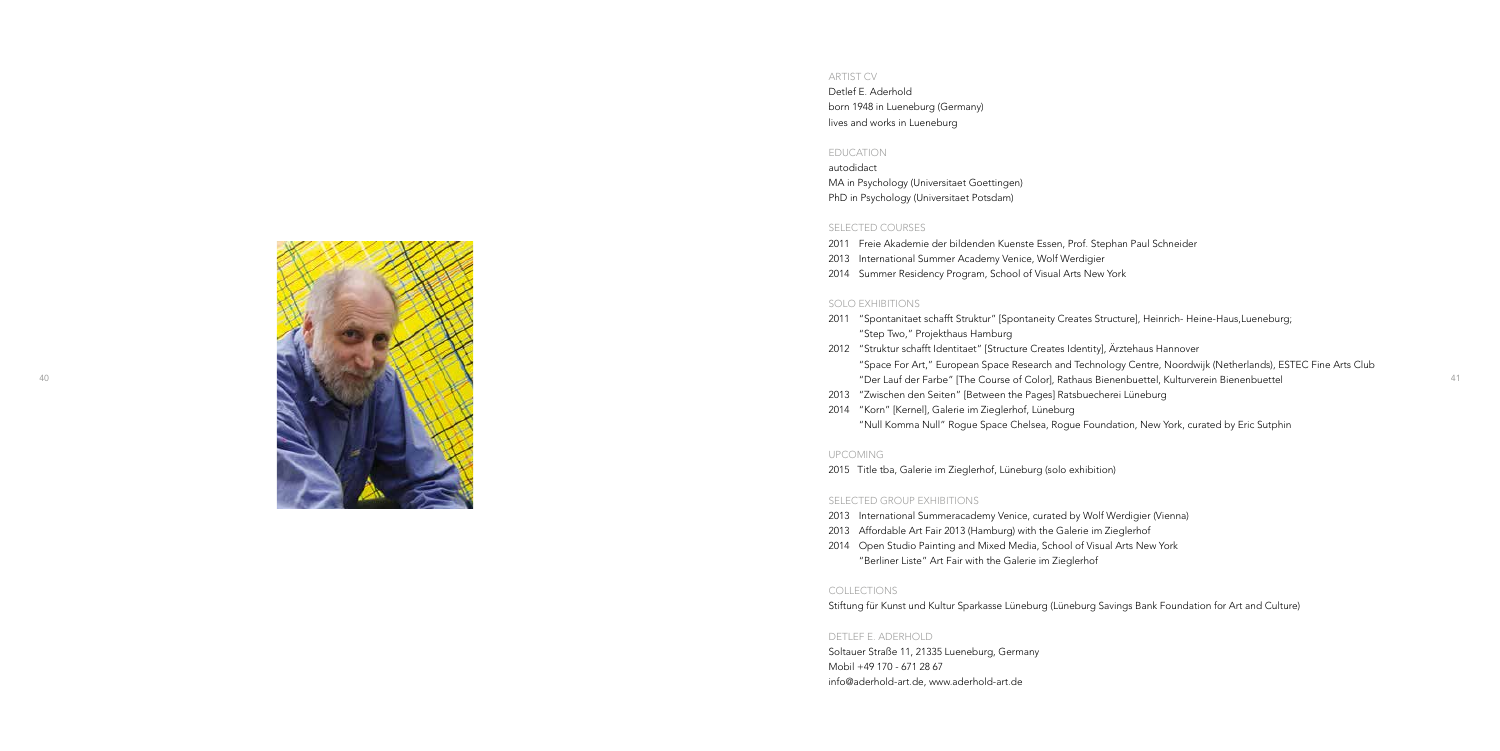# CONTENT

| 7  | Null Komma Null      | mixed media on canvas, 12 x 12 in, 2011         |
|----|----------------------|-------------------------------------------------|
| 9  | Aufriss              | collage, mixed media on paper, 59 x 47 in, 2007 |
| 11 | Pacone Big 2         | mixed media on paper, 55 x 39 in, 2004          |
| 12 | City 2               | mixed media on canvas, 35,5 x 43 in, 2008       |
| 13 | Makes My Eyes Rain   | mixed media on canvas, 35,5 x 43 in, 2014       |
| 15 | Cross My Mind        | mixed media on canvas, 43 x 35,5 in, 2014       |
| 16 | Force Take 2         | mixed media on canvas, 35,5 x 24 in, 2012       |
| 16 | Force Take 3         | mixed media on canvas, 35,5 x 24 in, 2012       |
| 17 | Force Take 6         | mixed media on canvas, 20 x 20 in, 2012         |
| 19 | Sway 1               | mixed media on paper, 39 x 27,5 in, 2002        |
| 20 | Your Number is Seven | mixed media on paper, 27,5 x 39 in, 2009        |
| 21 | Arc 6                | mixed media on paper, 27,5 x 39 in, 2001        |
| 23 | Don't Speak          | mixed media on canvas, 39 x 31,5 in, 2009       |
| 24 | Against the Rhythm   | mixed media on canvas, 24 x 30 in, 2014         |
| 25 | Blow                 | mixed media on paper, 22 x 16,5 in, 2013        |
| 26 | Wrapped 1            | collage on canvas, $10 \times 10$ in, 2014      |
| 26 | Wrapped 2            | collage on canvas, 8 x 8 in, 2014               |
| 27 | Wrapped 3            | collage on canvas, 8 x 8 in, 2014               |
| 27 | Wrapped 4            | collage on canvas, 8 x 8 in, 2014               |
| 29 | Combination          | mixed media on canvas, 16 x 16 in, 2010         |
| 30 | Exp 1                | mixed media on canvas, 8 x 8 in, 2011           |
| 30 | Exp 2                | mixed media on canvas, 8 x 8 in, 2011           |
| 31 | Exp 5                | mixed media on canvas, 8 x 8 in, 2011           |
| 33 | Attachment 2         | mixed media on canvas, 10 x 10 in, 2013         |
| 34 | Devil in My Heart    | object on canvas, 8 x 8 in, 2009                |
| 35 | Up                   | object on wood, 15 x 13,5 in, 2011              |
| 36 | Dot                  | mixed media on canvas, 10 x 10 in, 2013         |
| 37 | 300 MHZ              | mixed media on canvas, 10 x 10 in, 2012         |
| 39 | Some Light 1         | mixed media on canvas, 9,5 x 7 in, 2012         |
|    |                      |                                                 |

This catalog appears on the occasion of the exhibition "Null Komma Null", Detlef E. Aderhold at Rogue Space Chelsea, Rogue Foundation, New York, November 2014

Text: Eric Sutphin, curator and critic, New York Graphic design: Kirsten Gutmann, Hamburg Photography: Nicolai Stephan, Lueneburg